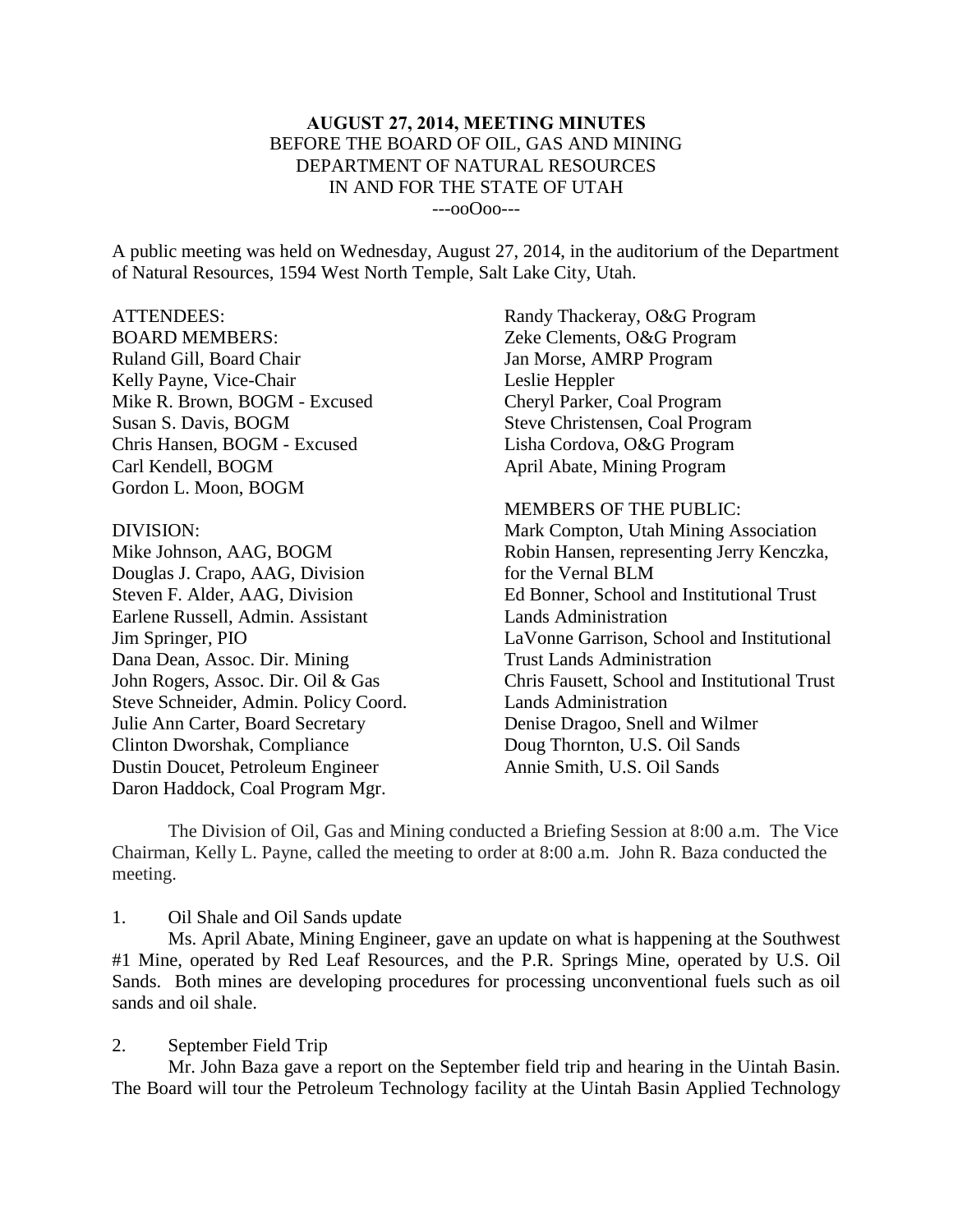College, and in the afternoon there will be a tour of a drill rig. The Board hearing will be held at the Vernal City Offices the next day.

- 3. Other
	- New Employee Cheryl Parker was introduced. She is a new Mining Engineer in the Coal Program.
	- The winner of the Employee award is Bart Kettle. The award was presented to him at the Annual Summer Meeting.
	- The Division's Customer Service survey is underway.
- 4. Next Month's Agenda and Division Calendar Uintah Basin Energy Summit 9/4
- 5. Opportunity for Public Comment No members of the public came forward.

The Board Chairman, Ruland J. Gill, Jr., closed the Briefing Session at 8:30 a.m.

# THE BOARD HEARD THE FOLLOWING MATTERS AT 9:00 AM:

1. Docket No. 2009-015 Cause No. [WD-04-2009](http://ogm.utah.gov/amr/boardtemp/redesign/2014/08_aug/dockets/2009-015_wd-04-2009_montezuma.html) – In the Matter of the Request for Agency Action of Utah Division of Oil, Gas, and Mining for a Cessation Order and Civil Penalties Against Montezuma Well Service, Inc., and Earl Martinez, Owner and Operator of the Montezuma Creek Waste Disposal Facility Section 14, T 40 So., R. 22 East, San Juan County, Utah.

*(Continued from the December 4, 2013, Board Hearing. The Division will report on Montezuma's efforts to address clean-up issues.)*

Time: 9:04 a.m. - 9:19 a.m.

Board Members present - Ruland J. Gill, Jr., Chairman, Kelly L. Payne, Vice-Chairman, Susan S. Davis, Carl F. Kendell, and Gordon L. Moon. Michael R. Brown and Chris D. Hansen were excused.

Counsel for the Board - Michael S. Johnson, Assistant Attorney General, Natural Resources.

Counsel for the Division - Steven F. Alder, Assistant Attorney General, Natural Resources. Witnesses: Lisha Cordova.

Representing SITLA – Chris Fausett, Resource Specialist

Representatives of Montezuma Well Service Inc. were not present.

Ms. Lisha Cordova gave a report on cleanup efforts at the Montezuma Creek Waste Disposal Facility. Montezuma is making good progress on cleanup efforts, but it will be some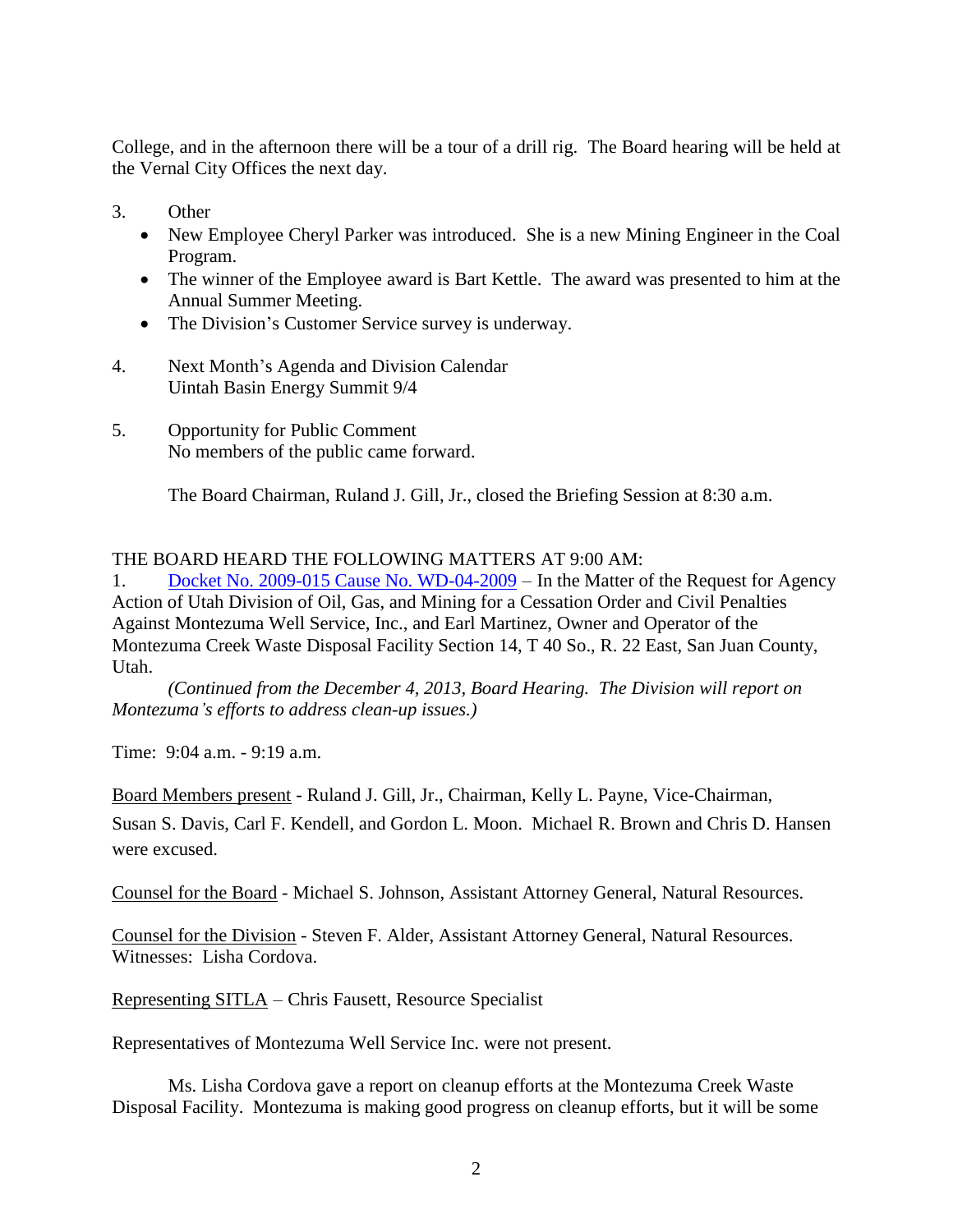years before the cleanup is finished. The Division requested that the Board continue the matter to next year for another report. SITLA is in support of the Division's efforts. The Board continued the matter to the August 2015 hearing for review, by unanimous vote.

2. Docket No. 2014-029 Cause No. [E0470066](http://ogm.utah.gov/amr/boardtemp/redesign/2014/08_aug/dockets/2014-029_e0470066_crown_asphalt_ridge.html) - In the Matter of the Notice of Agency Action to withdraw CROWN ASPHALT RIDGE, LLC'S Notice of Intention to Conduct Exploration, forfeit a reclamation bond, authorize the Division of Oil, Gas and Mining to reclaim property within the Northeast Quarter of Section 31 in Township 4 South, Range 21 East of the Salt Lake Meridian, Uintah County, Utah.

Time: 9:19 a.m. - 9:47 a.m.

Board Members present - Ruland J. Gill, Jr., Chairman, Kelly L. Payne, Vice-Chairman, Susan S. Davis, Carl F. Kendell, and Gordon L. Moon. Michael R. Brown and Chris D. Hansen were excused.

Counsel for the Board - Michael S. Johnson, Assistant Attorney General, Natural Resources.

Counsel for the Division - Steven F. Alder, Assistant Attorney General, Natural Resources. Witness: April Abate.

Counsel for Tar Sands Holding II - Denise Dragoo, Snell & Wilmer, LLP.

The Division requested an Order of the Board forfeiting to the Division the surety held by Zions Bank and the certificate of deposit, and authorizing the Division to use those funds for the reclamation of the work as authorized, as provided for under statute. The Board granted the request by unanimous vote.

3. Docket No. [2014-030](http://ogm.utah.gov/amr/boardtemp/redesign/2014/08_aug/dockets/2014-030_264-04_genesis.html) Cause No. 264-04 – In the Matter of the Petition by the Division of Oil, Gas and Mining for an Order: (1) Forfeiting to the Division all funds evidenced by certificates of deposit (#003525857) and (#003525790) in the amounts of \$30,000 and \$70,754, held by Bank of the West, Sandy, Utah for the Division as surety for the plugging and abandonment of the State 2-23 and State 2-43x wells, located in Section 2, T16S, R12E, Emery County, Utah, formerly operated by GENESIS PETROLEUM US INC.; (2) Ordering the Bank of the West to deliver the amounts deposited and held in said accounts for the Division and authorizing the Utah Attorney General to take any and all actions necessary to obtain the delivery of these funds; (3) Authorizing the Division to use the funds to complete plugging and reclamation of the State 2-23 and State 2-43x wells and the lands affected by the wells; (4) Authorizing the Division to take other action necessary to recover from GENESIS PETROLEUM US INC. any and all costs associated with the plugging and reclamation of the State 2-23 and State 2-43x wells; and Authorizing any other action the Board deems reasonable and appropriate.